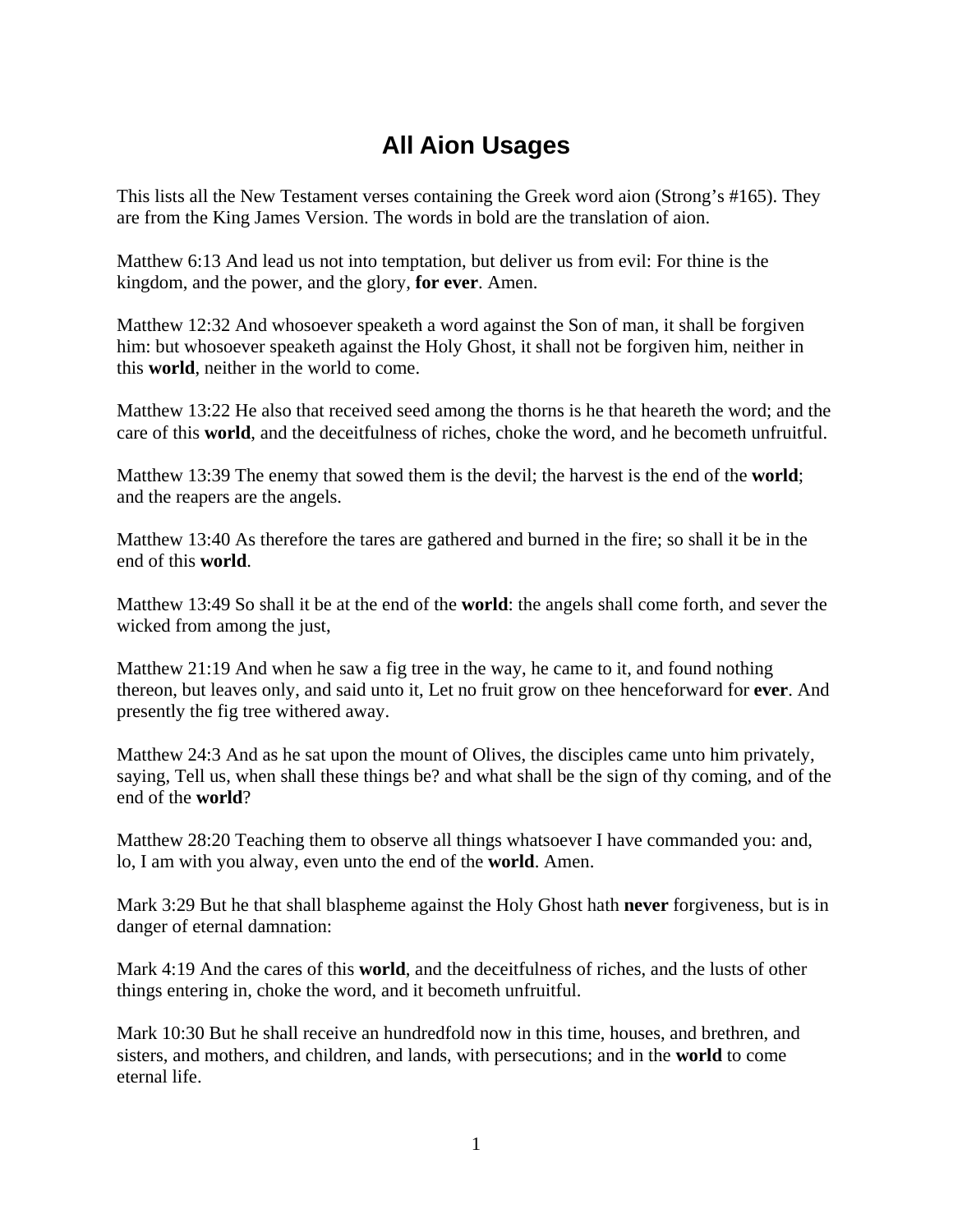Mark 11:14 And Jesus answered and said unto it, No man eat fruit of thee hereafter for **ever**. And his disciples heard it.

Luke 1:33 And he shall reign over the house of Jacob for **ever**; and of his kingdom there shall be no end.

Luke 1:55 As he spake to our fathers, to Abraham, and to his seed for **ever**.

Luke 1:70 As he spake by the mouth of his holy prophets, which have been since **the world began**:

Luke 16:8 And the lord commended the unjust steward, because he had done wisely: for the children of this **world** are in their generation wiser than the children of light.

Luke 18:30 Who shall not receive manifold more in this present time, and in the **world** to come life everlasting.

Luke 20:34 And Jesus answering said unto them, The children of this **world** marry, and are given in marriage:

Luke 20:35 But they which shall be accounted worthy to obtain that **world**, and the resurrection from the dead, neither marry, nor are given in marriage:

John 4:14 But whosoever drinketh of the water that I shall give him shall **never** thirst; but the water that I shall give him shall be in him a well of water springing up into everlasting life.

John 6:51 I am the living bread which came down from heaven: if any man eat of this bread, he shall live for **ever**: and the bread that I will give is my flesh, which I will give for the life of the world.

John 6:58 This is that bread which came down from heaven: not as your fathers did eat manna, and are dead: he that eateth of this bread shall live for **ever**.

John 8:35 And the servant abideth not in the house for **ever**: but the Son abideth **ever**.

John 8:51 Verily, verily, I say unto you, If a man keep my saying, he shall **never** see death.

John 8:52 Then said the Jews unto him, Now we know that thou hast a devil. Abraham is dead, and the prophets; and thou sayest, If a man keep my saying, he shall **never** taste of death.

John 9:32 Since **the world began** was it not heard that any man opened the eyes of one that was born blind.

John 10:28 And I give unto them eternal life; and they shall **never** perish, neither shall any man pluck them out of my hand.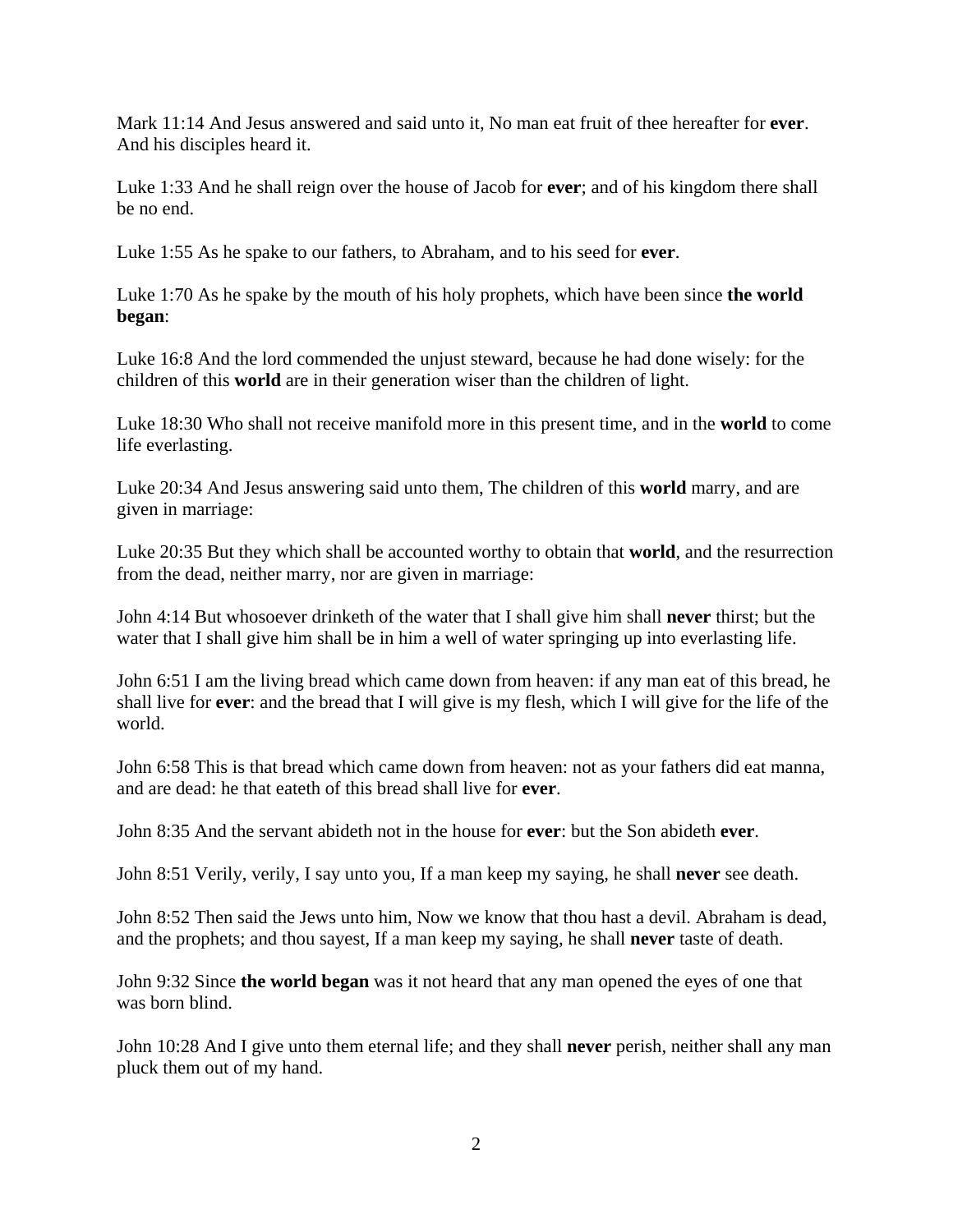John 11:26 And whosoever liveth and believeth in me shall **never** die. Believest thou this?

John 12:34 The people answered him, We have heard out of the law that Christ abideth for **ever**: and how sayest thou, The Son of man must be lifted up? who is this Son of man?

John 13:8 Peter saith unto him, Thou shalt **never** wash my feet. Jesus answered him, If I wash thee not, thou hast no part with me.

John 14:16 And I will pray the Father, and he shall give you another Comforter, that he may abide with you for **ever**;

Acts 3:21 Whom the heaven must receive until the times of restitution of all things, which God hath spoken by the mouth of all his holy prophets since **the world began**.

Acts 15:18 Known unto God are all his works from **the beginning of the world.** 

Romans 1:25 Who changed the truth of God into a lie, and worshipped and served the creature more than the Creator, who is blessed for **ever**. Amen.

Romans 9:5 Whose are the fathers, and of whom as concerning the flesh Christ came, who is over all, God blessed for **ever**. Amen.

Romans 11:36 For of him, and through him, and to him, are all things: to whom be glory for **ever**. Amen.

Romans 12:2 And be not conformed to this **world**: but be ye transformed by the renewing of your mind, that ye may prove what is that good, and acceptable, and perfect, will of God.

Romans 16:27 To God only wise, be glory through Jesus Christ for **ever**. Amen. <Written to the Romans from Corinthus, and sent by Phebe servant of the church at Cenchrea.>

1 Corinthians 1:20 Where is the wise? where is the scribe? where is the disputer of this **world**? hath not God made foolish the wisdom of this world?

1 Corinthians 2:6 Howbeit we speak wisdom among them that are perfect: yet not the wisdom of this **world**, nor of the princes of this **world**, that come to nought:

1 Corinthians 2:7 But we speak the wisdom of God in a mystery, even the hidden wisdom, which God ordained before **the world** unto our glory:

1 Corinthians 2:8 Which none of the princes of this **world** knew: for had they known it, they would not have crucified the Lord of glory.

1 Corinthians 3:18 Let no man deceive himself. If any man among you seemeth to be wise in this **world**, let him become a fool, that he may be wise.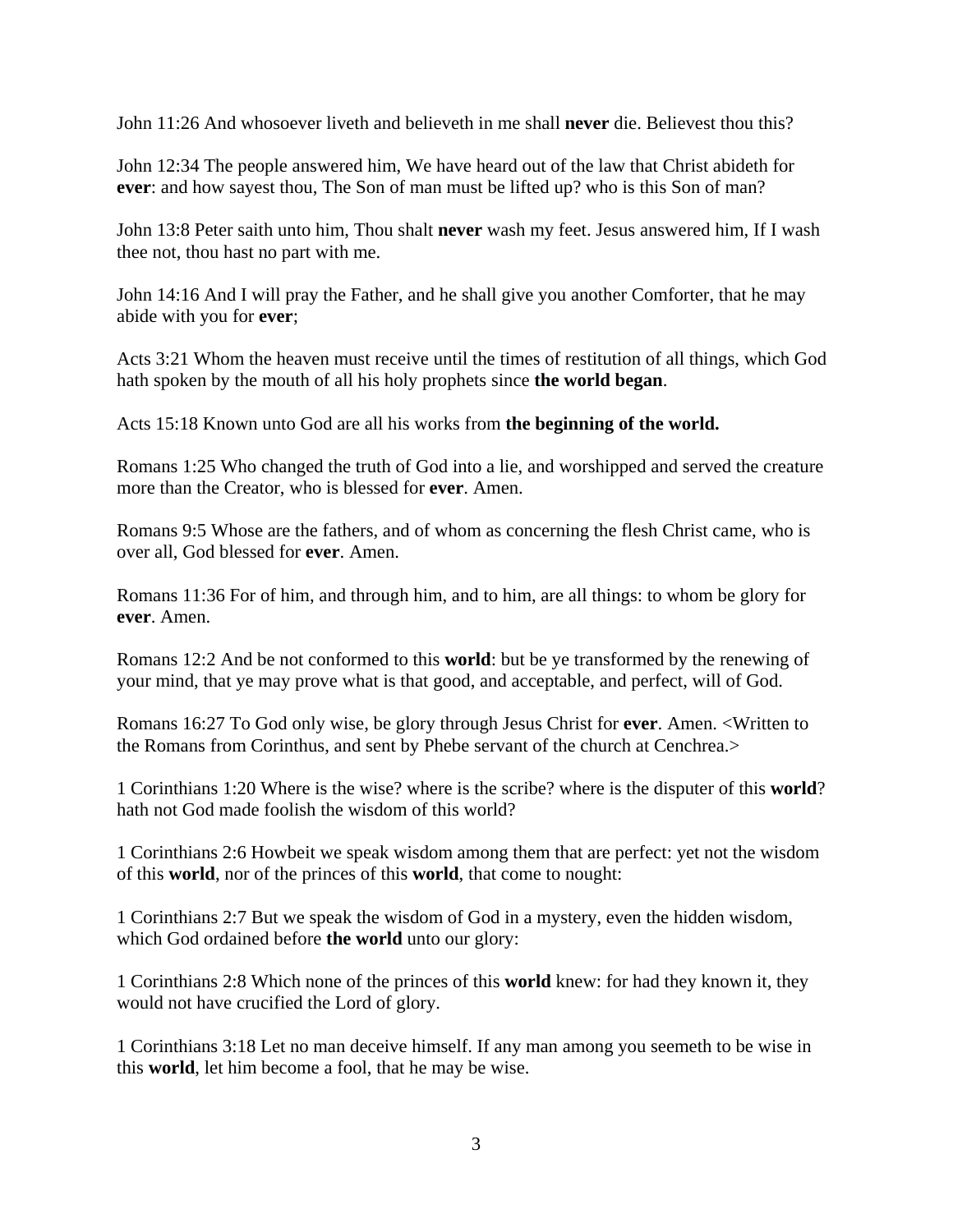1 Corinthians 8:13 Wherefore, if meat make my brother to offend, I will eat no flesh **while the world standeth**, lest I make my brother to offend.

1 Corinthians 10:11 Now all these things happened unto them for ensamples: and they are written for our admonition, upon whom the ends **of the world** are come.

2 Corinthians 4:4 In whom the god of this **world** hath blinded the minds of them which believe not, lest the light of the glorious gospel of Christ, who is the image of God, should shine unto them.

2 Corinthians 9:9 (As it is written, He hath dispersed abroad; he hath given to the poor: his righteousness remaineth for **ever**.

2 Corinthians 11:31 The God and Father of our Lord Jesus Christ, which is blessed for **evermore**, knoweth that I lie not.

Galatians 1:4 Who gave himself for our sins, that he might deliver us from this present evil **world**, according to the will of God and our Father:

Galatians 1:5 To whom be glory for **ever** and **ever**. Amen.

Ephesians 1:21 Far above all principality, and power, and might, and dominion, and every name that is named, not only in this **world**, but also in that which is to come:

Ephesians 2:2 Wherein in time past ye walked according to the course of this **world**, according to the prince of the power of the air, the spirit that now worketh in the children of disobedience:

Ephesians 2:7 That in the **ages** to come he might shew the exceeding riches of his grace in his kindness toward us through Christ Jesus.

Ephesians 3:9 And to make all men see what is the fellowship of the mystery, which from **the beginning of the world** hath been hid in God, who created all things by Jesus Christ:

Ephesians 3:11 According to the **eternal** purpose which he purposed in Christ Jesus our Lord:

Ephesians 3:21 Unto him be glory in the church by Christ Jesus throughout all ages, **world without end**. Amen.

Ephesians 6:12 For we wrestle not against flesh and blood, but against principalities, against powers, against the rulers of the darkness of this **world**, against spiritual wickedness in high places.

Philippians 4:20 Now unto God and our Father be glory for **ever and ever**. Amen.

Colossians 1:26 Even the mystery which hath been hid from **ages** and from generations, but now is made manifest to his saints: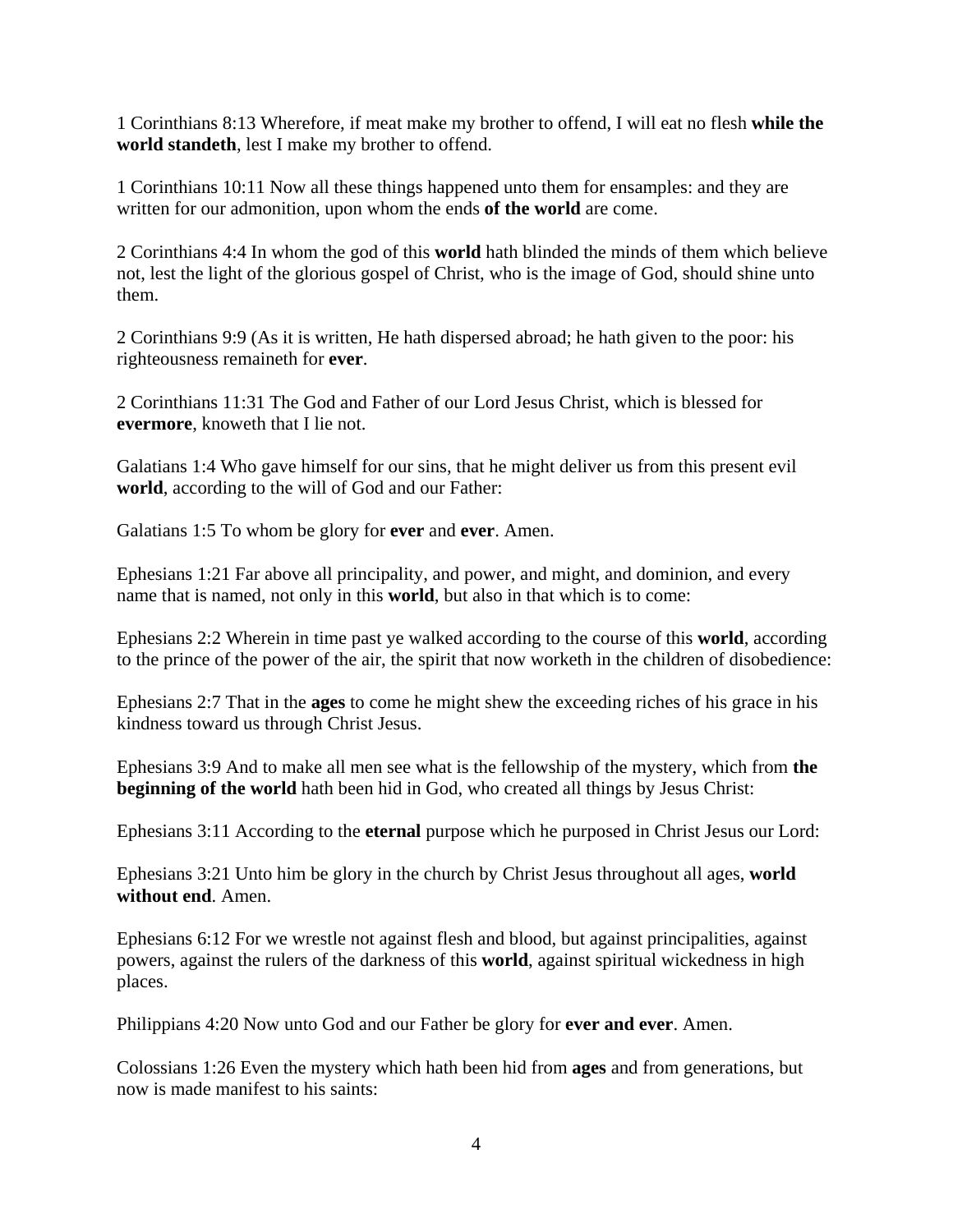1 Timothy 1:17 Now unto the King eternal, immortal, invisible, the only wise God, be honour and glory for **ever and ever**. Amen.

1 Timothy 6:17 Charge them that are rich in this **world**, that they be not highminded, nor trust in uncertain riches, but in the living God, who giveth us richly all things to enjoy;

2 Timothy 4:10 For Demas hath forsaken me, having loved this present **world**, and is departed unto Thessalonica; Crescens to Galatia, Titus unto Dalmatia.

2 Timothy 4:18 And the Lord shall deliver me from every evil work, and will preserve me unto his heavenly kingdom: to whom be glory for **ever and ever**. Amen.

Titus 2:12 Teaching us that, denying ungodliness and worldly lusts, we should live soberly, righteously, and godly, in this present **world**;

Hebrews 1:2 Hath in these last days spoken unto us by his Son, whom he hath appointed heir of all things, by whom also he made the **worlds**;

Hebrews 1:8 But unto the Son he saith, Thy throne, O God, is for **ever and ever**: a sceptre of righteousness is the sceptre of thy kingdom.

Hebrews 5:6 As he saith also in another place, Thou art a priest for **ever** after the order of Melchisedec.

Hebrews 6:5 And have tasted the good word of God, and the powers of the **world** to come,

Hebrews 6:20 Whither the forerunner is for us entered, even Jesus, made an high priest for **ever** after the order of Melchisedec.

Hebrews 7:17 For he testifieth, Thou art a priest for **ever** after the order of Melchisedec.

Hebrews 7:21 (For those priests were made without an oath; but this with an oath by him that said unto him, The Lord sware and will not repent, Thou art a priest for **ever** after the order of Melchisedec:)

Hebrews 7:24 But this man, because he continueth **ever**, hath an unchangeable priesthood.

Hebrews 7:28 For the law maketh men high priests which have infirmity; but the word of the oath, which was since the law, maketh the Son, who is consecrated for **evermore**.

Hebrews 9:26 For then must he often have suffered since the foundation of the world: but now once in the end of the **world** hath he appeared to put away sin by the sacrifice of himself.

Hebrews 11:3 Through faith we understand that the **worlds** were framed by the word of God, so that things which are seen were not made of things which do appear.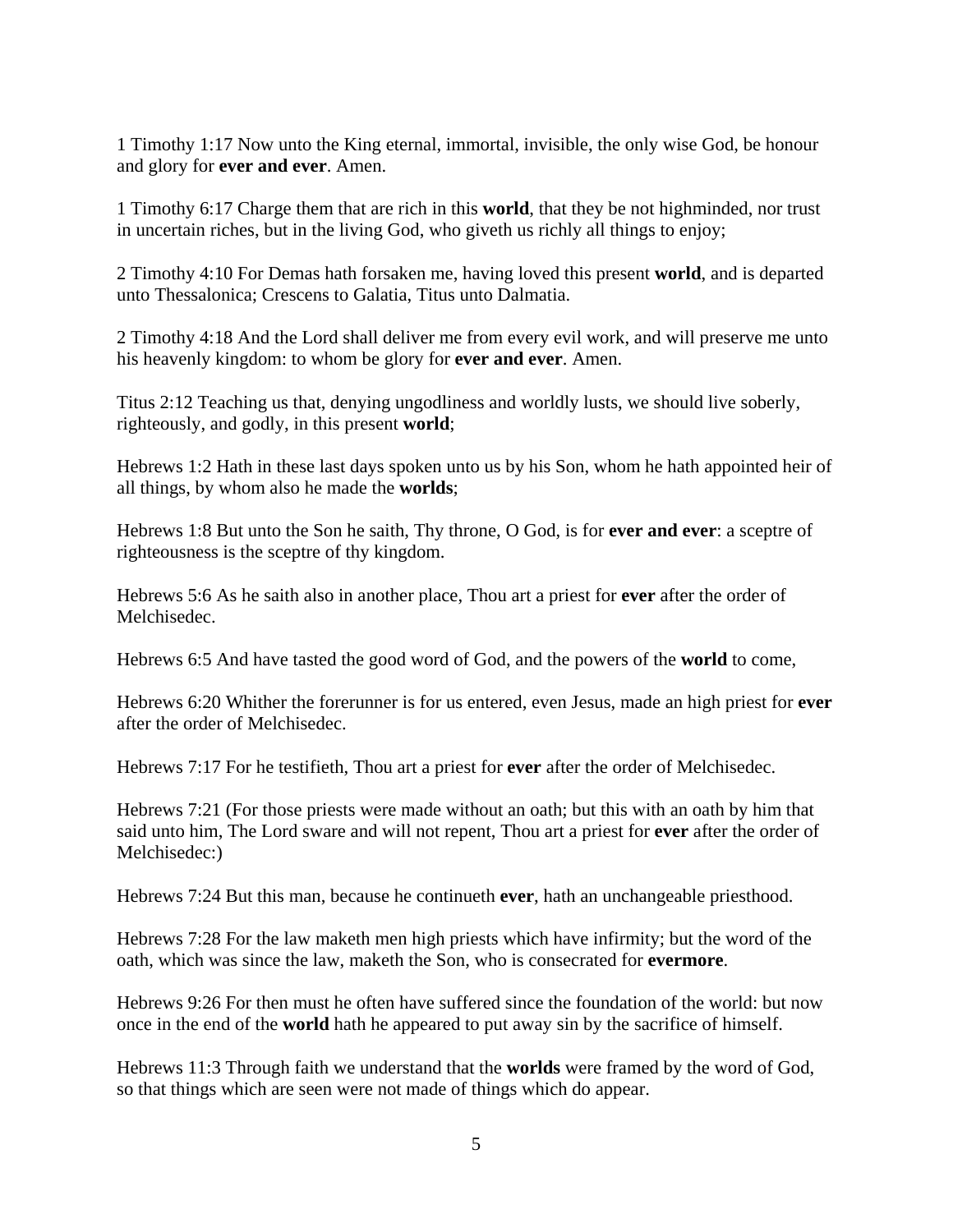Hebrews 13:8 Jesus Christ the same yesterday, and to day, and for **ever**.

Hebrews 13:21 Make you perfect in every good work to do his will, working in you that which is wellpleasing in his sight, through Jesus Christ; to whom be glory for **ever and ever**. Amen.

1 Peter 1:23 Being born again, not of corruptible seed, but of incorruptible, by the word of God, which liveth and abideth for **ever**.

1 Peter 1:25 But the word of the Lord endureth for **ever**. And this is the word which by the gospel is preached unto you.

1 Peter 4:11 If any man speak, let him speak as the oracles of God; if any man minister, let him do it as of the ability which God giveth: that God in all things may be glorified through Jesus Christ, to whom be praise and dominion for **ever and ever**. Amen.

1 Peter 5:11 To him be glory and dominion for **ever and ever**. Amen.

2 Peter 2:17 These are wells without water, clouds that are carried with a tempest; to whom the mist of darkness is reserved for **ever**.

2 Peter 3:18 But grow in grace, and in the knowledge of our Lord and Saviour Jesus Christ. To him be glory both now and for **ever**. Amen.

1 John 2:17 And the world passeth away, and the lust thereof: but he that doeth the will of God abideth for **ever**.

2 John 1:2 For the truth's sake, which dwelleth in us, and shall be with us for **ever**.

Jude 1:13 Raging waves of the sea, foaming out their own shame; wandering stars, to whom is reserved the blackness of darkness for **ever**.

Jude 1:25 To the only wise God our Saviour, be glory and majesty, dominion and power, both now and **ever**. Amen.

Revelation 1:6 And hath made us kings and priests unto God and his Father; to him be glory and dominion for **ever and ever**. Amen.

Revelation 1:18 I am he that liveth, and was dead; and, behold, I am alive for **evermore**, Amen; and have the keys of hell and of death.

Revelation 4:9 And when those beasts give glory and honour and thanks to him that sat on the throne, who liveth for **ever and ever**,

Revelation 4:10 The four and twenty elders fall down before him that sat on the throne, and worship him that liveth for **ever and ever**, and cast their crowns before the throne, saying,